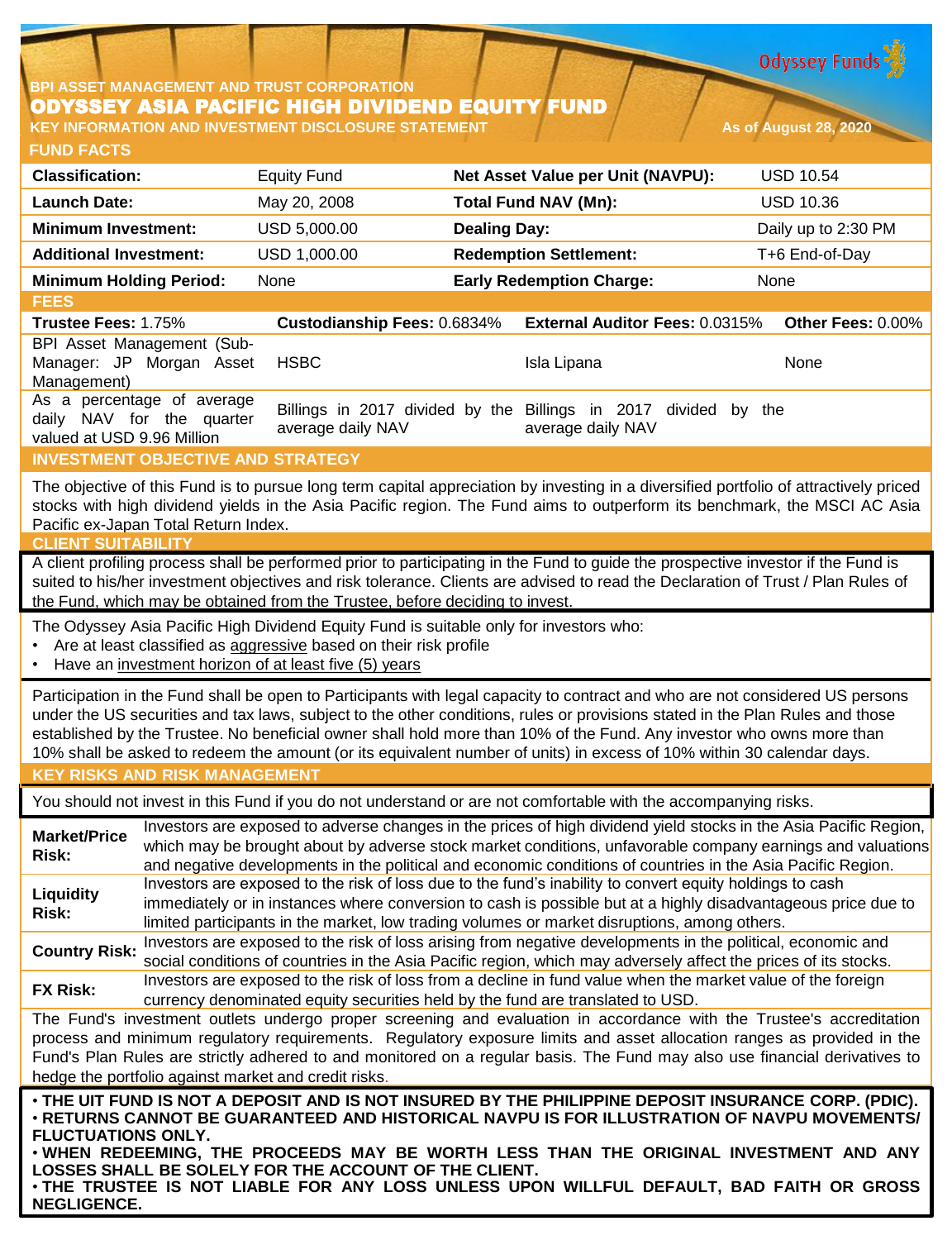## **FUND PERFORMANCE AND STATISTICS AS OF AUGUST 28, 2020**

(Purely for reference purposes and is not a guarantee of future results)

### **NAVPU GRAPH**



| <b>CUMULATIVE PERFORMANCE (%) 1</b>    |            |         |          |         |       |                |  |
|----------------------------------------|------------|---------|----------|---------|-------|----------------|--|
|                                        | 1 mo       | 3 mos   | 6 mos    | 1YR     | 3YRS  | S <sub>1</sub> |  |
| Fund                                   | 1.64       | 13.09   | 0.57     | $-1.77$ | -5.64 | 5.40           |  |
| <b>Benchmark</b>                       | 4.83       | 22.70   | 15.47    | 19.81   | 17.54 | 65.10          |  |
| <b>ANNUALIZED PERFORMANCE (%) 1</b>    |            |         |          |         |       |                |  |
|                                        | 1YR        | 2YRS    | 3YRS     | 4YRS    | 5YRS  | S.I            |  |
| Fund                                   | $-1.77$    | $-3.34$ | $-1.92$  | 0.97    | 2.71  | 0.43           |  |
| <b>Benchmark</b>                       | 19.81      | 6.79    | 5.54     | 9.69    | 10.28 | 4.17           |  |
| <b>CALENDAR YEAR PERFORMANCE (%) 1</b> |            |         |          |         |       |                |  |
|                                        | <b>YTD</b> | 2019    | 2018     | 2017    | 2016  | 2015           |  |
| Fund                                   | $-9.76$    | 11.24   | $-9.01$  | 20.33   | 3.45  | $-9.91$        |  |
| <b>Benchmark</b>                       | 6.00       | 20.14   | $-14.23$ | 37.63   | 6.18  | $-9.47$        |  |
|                                        |            |         |          |         |       |                |  |

## **PORTFOLIO COMPOSITION**

| <b>Allocation</b>                      | % of Fund     |
|----------------------------------------|---------------|
| <b>Equities</b>                        | 98.57         |
| Cash                                   | 1.77          |
| Time deposits and money market         |               |
| Other receivables - net of liabilities | $-0.34$       |
| <b>Top Five Sector Holdings</b>        | % of Equities |
| <b>Information Technology</b>          | 26.20         |
| Financials                             | 23.97         |
| <b>Real Estate</b>                     | 11.86         |
| Industrials                            | 8.29          |
| <b>Communication Services</b>          | 7.42          |
| <b>Top Five Country Weightings</b>     | % of Equities |
| China                                  | 28.32         |
| Taiwan                                 | 16.39         |
| Hong Kong                              | 15.49         |
| Australia                              | 13.99         |
| Korea                                  | 10.00         |

# **NAVPU over the past 12 months** Highest 11.95 Lowest 8.48 **STATISTICS** Portfolio Beta 0.98 Volatility, Past 1 Year  $(\%)$  <sup>2</sup> 25.23 Sharpe Ratio<sup>3</sup> -0.11 Information Ratio<sup>4</sup> and American control and Assembly 14.00 Current Number of Holdings **61**

### <sup>1</sup>Returns are net of fees.

<sup>2</sup>Measures the degree to which the Fund fluctuates vis-à-vis its average return over a period of time.

<sup>3</sup>Used to characterize how well the return of a Fund compensates the investor for the level of risk taken. The higher the number, the better.

<sup>4</sup>Measures reward-to-risk efficiency of the portfolio relative to the benchmark. The higher the number, the higher the reward per unit of risk.

<sup>5</sup>Since inception.

6 Includes accrued income, investment securities purchased, accrued expenses, etc.

\*Declaration of Trust is available upon request through branch of account.

### **TOP TEN HOLDINGS**

| Name                                  | % of Equities |
|---------------------------------------|---------------|
| Taiwan Semiconductor<br>Manufacturing | 9.83          |
| <b>Samsung Electronics</b>            | 8.40          |
| CLP Holdings                          | 4.77          |
| Hong Kong Exchanges & Clearing        | 4.61          |
| Ping An Insurance                     | 3.73          |
| Brambles                              | 3.68          |
| China Mobile                          | 3.31          |
| <b>Mapletree Logistics Trust</b>      | 3.20          |
| Infosys                               | 3.12          |
| Tingyi (Cayman Islands) Holding       | 3.09          |
|                                       |               |

### **RELATED PARTY TRANSACTIONS\***

The Fund has no transactions and outstanding investments with entities related to BPI Asset Management and Trust Corporation (BPI AMTC).

Related party in accordance with BPI AMTC's internal policy.

For more information, you may contact us at (632) 8580-**AMTC** (2682),

email us at bpi\_asset\_management@bpi.com.ph or visit our website, www.bpiassetmanagement.com.